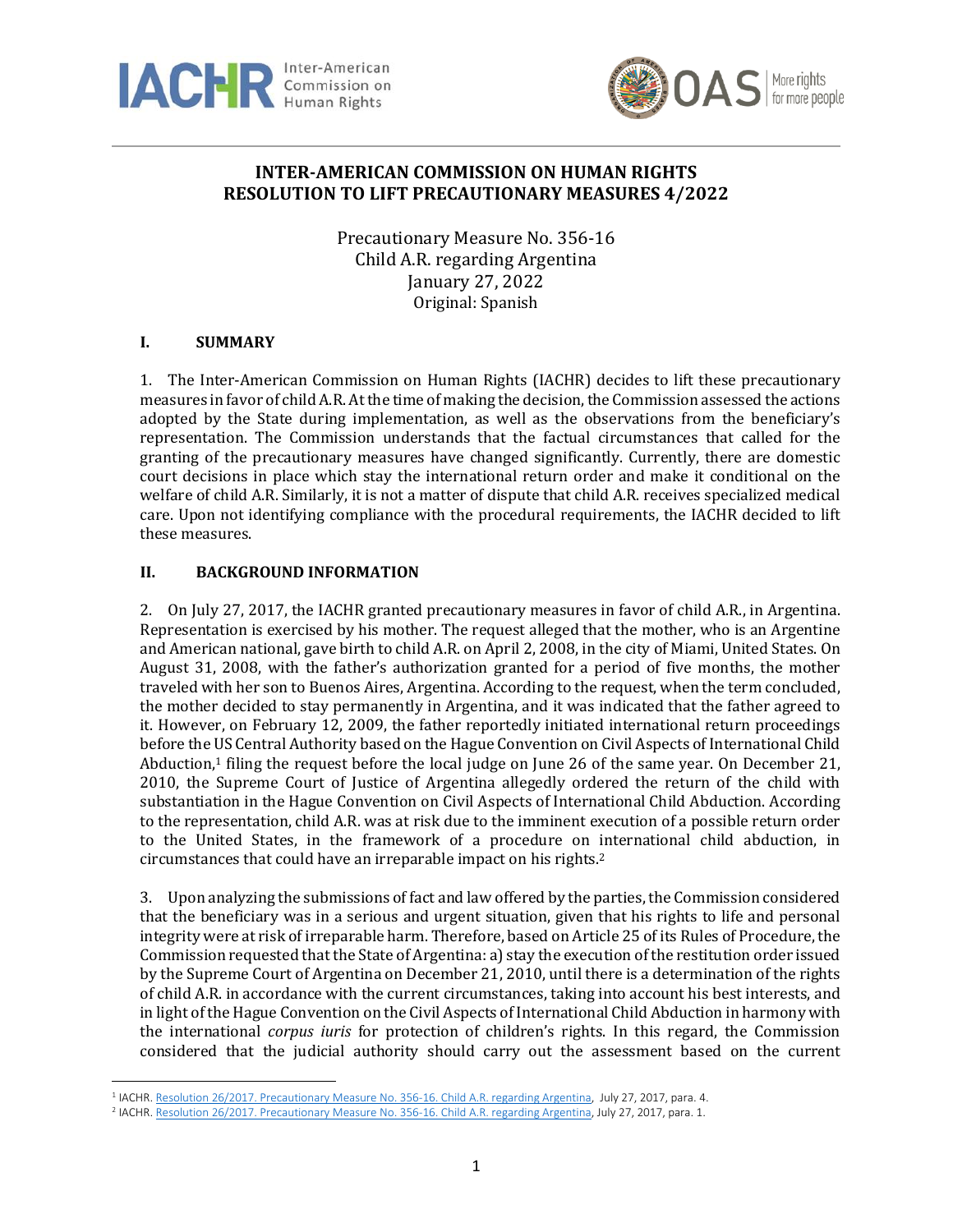



circumstances that safeguard the rights of child A.R., taking into consideration a technical assessment carried out by a multidisciplinary team, which includes the opinion of the treating medical team, and the opinion of child A.R.; and b) adopt measures to guarantee the personal integrity of child A.R., taking into account his best interests, providing him with specialized services and accompaniment to guarantee his recovery and comprehensive well-being with respect to the impact caused by the situation presenting a risk that is the subject matter of these precautionary measures. 3

## **III. INFORMATION PROVIDED DURING THE TIME THE MEASURES WERE IN FORCE**

4. Throughout the time the precautionary measures have been in force, the Commission has followed-up on the situation that is the subject matter of these measures through the request for information from the parties. On August 15, 2017, the State presented its report. Similarly, it did so on August 22, October 17, and December 1, 2017. On September 18, 2018, the Commission notified the representation and asked her to present her observations. The representation did not provide a response. On January 25, 2021, the Commission again requested the representation to submit updated information on the beneficiary. She was alerted that the IACHR would analyze whether the precautionary measures should remain in force. Between July 2017 and February 2020, the representation did not furnish information. On February 1, 2021, the representation provided a report.

#### **A. Information provided by the State**

5. On August 15, 2017, the State reported that: (i) the National Civil Court No. 12 of the Autonomous City of Buenos Aires adopted a Resolution on August 11, 2017, in which the parties agreed that to carry out the return of child A.R., his family, individual, psychological, and emotional stability had to be achieved. In this sense, the magistrate indicated "the *de facto* stay of the restitution measure until the said circumstances change"; (ii) an interdisciplinary hearing was arranged on May 15, 2017, with the summons of the Ombudswoman for Children, the President of the Council for the Rights of Children and Adolescents, professionals from the International Restitution Program, the Court's social worker, and the parties, in which it was ordered not to carry out the return of the child in response to the hospitalization in which the child was; (iii) an official letter was issued to the Mental Health Review Body so that it urgently conducts an interdisciplinary examination on A.R. and reports whether, under the current circumstances, there is a serious risk that his return to the United States would expose him to a physical or mental harm, or that in any way puts him in an intolerable situation. Moreover, it was arranged that the opinion of the treating medical team and the opinion of the child be included in the aforementioned assessment; (iv) through Resolution dated August 11, 2017, the intervening magistrate ordered that the Santa Rosa Clinic where the child is hospitalized report within five days on his diagnosis, prognosis, and current treatment.

6. On August 22, 2017, the State asserted that: (i) a psychopathology report was prepared by the technical team of the Santa Rosa Clinic on August 14, 2017, whereby it is stated that child A.R. has suffered "serious psychological damage that currently determines that he has a reserved prognosis, not being in a position to obtain hospital discharge, given that there are still potential situations that exacerbate his condition with the return of symptoms involving a risk." Although the restitution measure is suspended, when the subject is discussed with the beneficiary, child A.R. develops "symptoms of anxiety, hypervigilance, and ideas of self and hetero-aggressiveness," expressing at times that he would contact his father to inform him that he does not want to go to live in the United States, that he does not want to lose his family or his friends, and on other occasions, flatly refusing to

<sup>&</sup>lt;sup>3</sup> IACHR. <u>Resolution 26/2017. [Precautionary](https://www.oas.org/es/cidh/decisiones/pdf/2017/26-17mc356-16-ar.pdf) Measure No. 356-16. Child A.R. regarding Argentina. July 2<mark>7, 2017, para.</mark> 3.</u>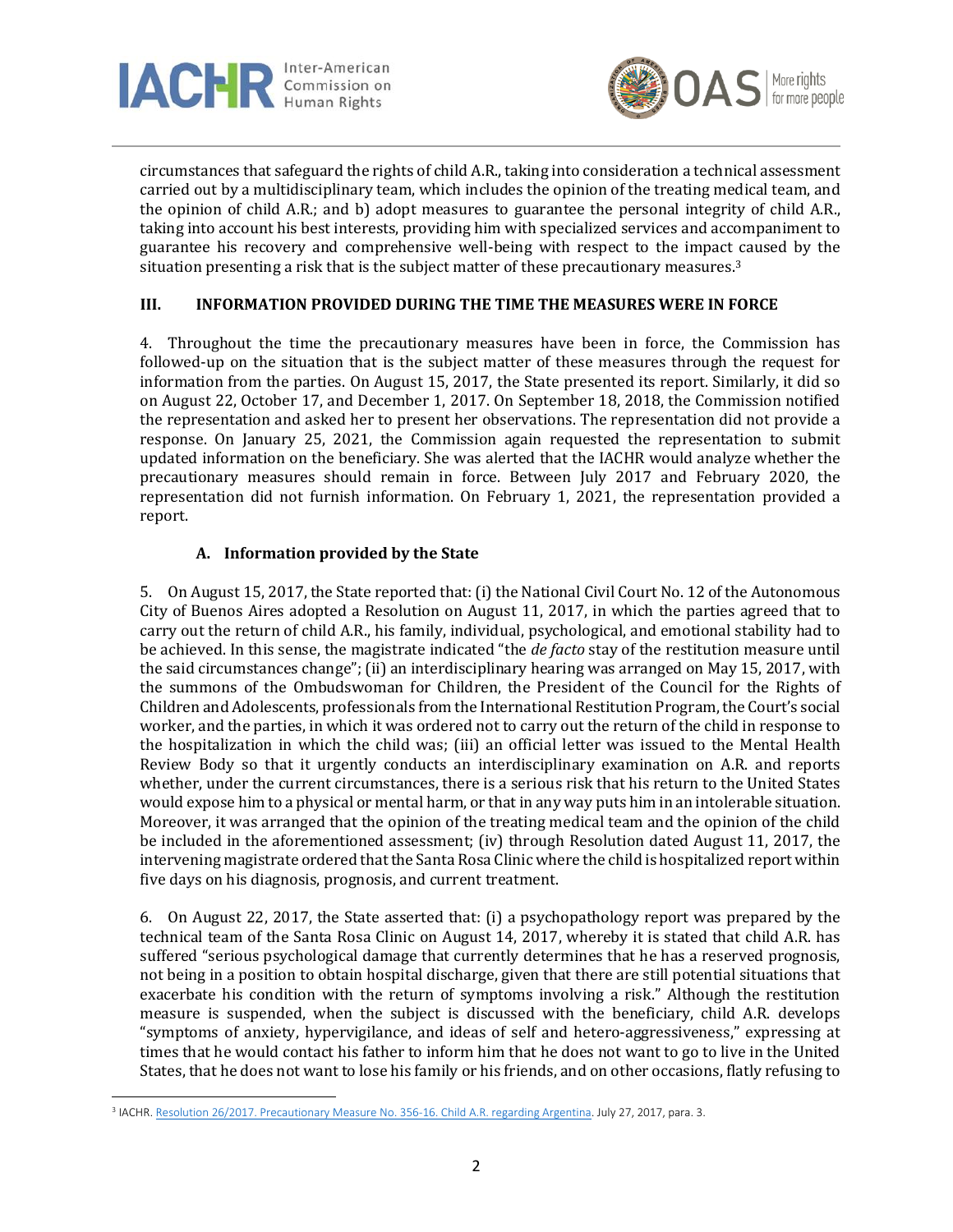



interact with his father; (ii) according to the diagnosis, the beneficiary suffers from an unspecified psychotic disorder and an adjustment disorder with mixed alteration of emotions and behavior, receiving psychopharmacological treatment with *Olanzapine* and *Risperidone*, as well as individual and family psychological treatment; (iii) in the report where it was emphasized that the conditions for the safe return of child A.R. are not met, it was reported that "everything related to this situation provokes and exacerbates ideas of death and self and hetero-aggressiveness, representing a serious risk to the psychophysical health of the child, who presents with a picture of extreme fragility"; (iv) the beneficiary's father was contacted to provide him with information on the child's health status, letting him know that a parent-child relationship was recommended in the hospitalization context. The father stated that he was willing to travel and remain in Argentina for a period between seven and ten days, on the condition that he be able to return to the United States with his son. The conversation with the father was on July 31, 2017; (v) a report from the National Secretariat for Children, Adolescents, and Family (SENNAF) indicated that "it is significant that the child's father, according to the clinic, is not interested or available to accompany his son in this instance and maintains the request for return without contextualizing the needs and current status of the child"; and (vi) due to his health problems, child A.R. had not attended school for several months, so it has been arranged that he work on his schooling with a home teacher twice a week, as well as performing a neurocognitive and psychopedagogical assessment.

7. On October 17, 2017, the State reported that: (i) in a judgment dated September 28, 2017, the Supreme Court ruled that restitution, as well as all the resolutions issued as a consequence, cannot be executed for the time being until the mental well-being and rehabilitation of the child are ensured in such a way as to overcome the serious and urgent situation in which he finds himself; in this sense, it was ordered to suspend the international return of the child and to carry out an intensive, long-term approach with continuity of care and promotion of child A.R.'s own identity, in order to repair the traumatic components of his history; (ii) the technical team of the Santa Rosa Clinic reported, on September 13, 2017, that child A.R. could continue receiving psychiatric, psychological, and family therapy treatment, on an outpatient basis. In this sense, it was indicated to arbitrate progressive measures for home and educational re-inclusion, with a permanent therapeutic companion and under strict supervision and support of a treating team; and (iii) the technical reports refer that, since the father could not be present, the professionals who treat child A.R. were unable to work or initiate a bond between Mr. Reyes and the child that he did not experience as dangerous.

8. On December 1, 2017, the State stated that: (i) on October 18, 2017, an interview was conducted with child A.R., who commented that he did not want to travel or meet "Miguel", as he names his father. When the possibility of communicating with his father by phone or Skype was presented, the boy flatly refused, arguing that "the last time I spoke on Skype with Miguel, he hacked our computer to find out things about us"; (ii) the interviewer points out that when the boy approaches the subject of his father and his trip to the United States, a change is observed because he cries, becomes distressed, his countenance changes, and the tone of voice becomes monotonous, stereotyped, and pitiful; (iii) child A.R. is in treatment with his psychiatrist J.M.S. whom he sees fortnightly and psychologist F.M. performs psychological treatment weekly; and (iv) regarding the possibility of reunion and bonding of child A.R. and his father, this must be carried out with the assistance of professionals with experience in these cases and with the serious and committed collaboration of adults in favor of the beneficiary.

#### **B. Information provided by the representation**

9. The Commission highlights that between 2017 and 2020 no response or additional information was received from the representation during the time the precautionary measures were in force.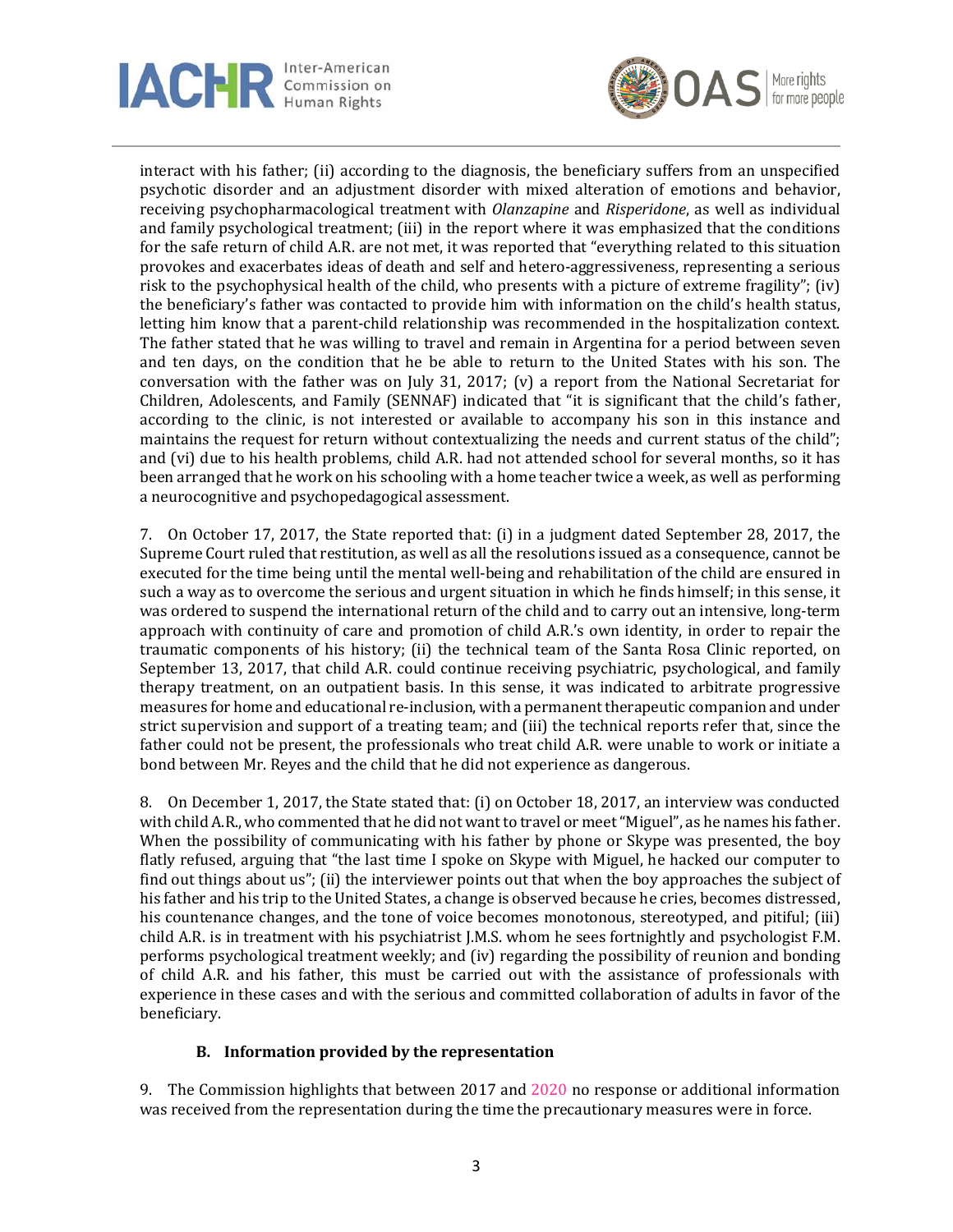



10. On February 1, 2021, the representation requested to maintain the measures and reported that: (i) psychologist Fiorella reported that child A.R. has symptoms of *Asperger syndrome*, classification within the category of autism spectrum disorder (TEA). The child would have had advances in his treatment, however, he purportedly continues to carry the possibility of being forced out of his home, according to a psychologist; (ii) the school integration report is attached, in which it is stated that child A.R. is a child in good spirits, cheerful, calm, and affectionate, who is interested in participating and interacting in the virtual classes and recesses proposed by the teachers. However, it was reported that he has a low tolerance for frustration; and (iii) child A.R. is undergoing treatment, with weekly therapeutic support, family counseling, and being medicated with *Aripiprazole*.

#### **IV. ANALYSIS OF THE REQUIREMENTS OF URGENCY, SERIOUSNESS, AND IRREPARABLE HARM**

11. The precautionary measures mechanism is part of the Commission's function of overseeing compliance with the human rights obligations set forth in Article 106 of the Charter of the Organization of American States. These general oversight functions are established in Article 41(b) of the American Convention on Human Rights, as well as in Article 18(b) of the IACHR Statute. The mechanism of precautionary measures is set forth in Article 25 of the Commission's Rules of Procedure. In accordance with that Article, the Commission grants precautionary measures in serious and urgent situations in which these measures are necessary to avoid irreparable harm to persons or to the subject matter of a petition or case before the organs of the inter-American system.

12. The Inter-American Commission and the Inter-American Court of Human Rights ("the Inter-American Court" or "I/A Court H.R.") have repeatedly established that precautionary and provisional measures have a dual nature, protective and precautionary.<sup>4</sup> Regarding the protective nature, these measures seek to avoid irreparable harm and protect the exercise of human rights.<sup>5</sup> To do this, the IACHR shall assess the problem raised, the effectiveness of state actions to address the situation described, and the vulnerability to which the persons proposed as beneficiaries would be exposed if the measures are not adopted.<sup>6</sup> Regarding their precautionary nature, these measures have the purpose of preserving a legal situation while under consideration by the organs of the inter-American system. The precautionary nature aims at safeguarding the rights at risk until the petition pending before the inter-American system is resolved. Their object and purpose are to ensure the integrity and effectiveness of an eventual decision on the merits and, thus, avoid any further infringement of the rights at issue, a situation that may adversely affect the useful effect of the final decision. In this regard, precautionary or provisional measures enable the State concerned to comply with the final decision and, if necessary, to implement the ordered reparations. In the process of reaching a decision, according to Article 25(2) of its Rules of Procedure, the Commission considers that:

<sup>4</sup> See in this regard: I/A Court H.R. Matter of the Yare I and Yare II Capital Region [Penitentiary](https://www.corteidh.or.cr/docs/medidas/penitenciarioregion_se_01.pdf) Center. Request for Provisional Measures submitted by the IACHR regarding the Bolivarian Republic of Venezuela, Order of the Inter-American Court of Human Rights of March 30, 2006, considerandum 5; I/A Court H.R. Case of Carpio Nicolle *et al*. v. [Guatemala.](https://www.corteidh.or.cr/docs/medidas/carpio_se_14.pdf) Provisional Measures, Order of July 6, 2009, considerandum 16.

<sup>&</sup>lt;sup>5</sup> See in this regard: I/A Court H.R. Matter of Capital El Rodeo I and El Rodeo II Judicial [Confinement](https://www.corteidh.or.cr/docs/medidas/rodeo_se_01.pdf) Center. Provisional Measures regarding Venezuela, Order of the Court of February 8, 2008, considerandum 8; I/A Court H.R. Case of Bámaca [Velásquez.](https://www.corteidh.or.cr/docs/medidas/bamaca_se_11.pdf) Provisional measures regarding Guatemala, Order of the Court of January 27, 2009, considerandum 45; I/A Court H.R. Matter of [Fernández](https://www.corteidh.or.cr/docs/medidas/fernandez_se_02.pdf) Ortega *et al*. Provisional Measures regarding Mexico, Order of the Court of April 30, 2009, considerandum 5; I/A Court H.R. Matter of [Milagro](https://www.corteidh.or.cr/docs/medidas/sala_se_01.pdf) Sala. Request for Provisional Measures regarding Argentina, Order of the Inter-American Court of Human Rights of November 23, 2017, considerandum 5.

<sup>6</sup> See in this regard: I/A Court H.R. Matter of [Milagro](https://www.corteidh.or.cr/docs/medidas/sala_se_01.pdf) Sala. Request for Provisional Measures regarding Argentina, Order of the Inter-American Court of Human Rights of November 23, 2017, considerandum 5; I/A Court H.R. Matter of Capital El Rodeo I and El Rodeo II Judicial [Confinement](https://www.corteidh.or.cr/docs/medidas/rodeo_se_01.pdf) Center. Provisional Measures regarding Venezuela, Order of the Court of February 8, 2008, considerandum 9; I/A Court H.R. Matter of the Criminal [Institute](https://www.corteidh.or.cr/docs/medidas/placido_se_01.pdf) of Plácido de Sá [Carvalho.](https://www.corteidh.or.cr/docs/medidas/placido_se_01.pdf) Provisional Measures regarding Brazil, Order of the Inter-American Court of Human Rights of February 13, 2017, considerandum 6 [only in Spanish].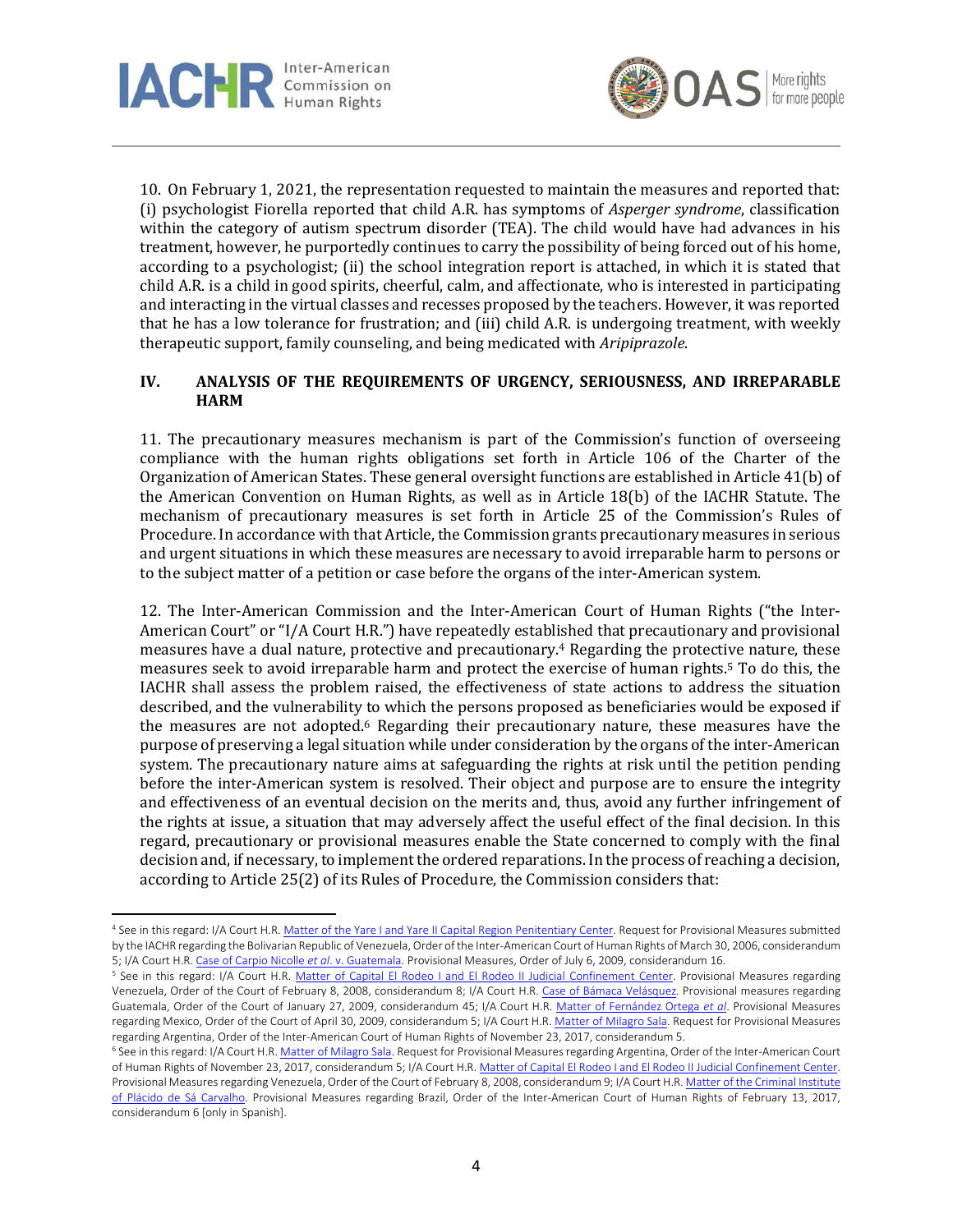



- a. "serious situation" refers to a grave impact that an action or omission can have on a protected right or on the eventual effect of a pending decision in a case or petition before the organs of the inter-American system;
- b. "urgent situation" refers to risk or threat that is imminent and can materialize, thus requiring immediate preventive or protective action; and
- c. "irreparable harm" refers to injury to rights which, due to their nature, would not be susceptible to reparation, restoration or adequate compensation.

13. With respect to the foregoing, Article 25(7) of the Commission's Rules of Procedure establishes that "the decisions granting, extending, modifying or lifting precautionary measures shall be adopted through reasoned resolutions." Article 25(9) sets forth that "the Commission shall evaluate periodically, at its own initiative or at the request of either party, whether to maintain, modify or lift the precautionary measures in force." In this regard, the Commission should assess if the serious and urgent situation and possible irreparable harm that caused the adoption of the precautionary measures persist. Moreover, the Commission shall consider whether new situations have subsequently arisen that might meet the requirements set forth in Article 25 of the Rules of Procedure.

14. Similarly, while the assessment of the procedural requirements when adopting precautionary measures is carried out from a *prima facie* standard, keeping such measures in force requires a more rigorous evaluation.<sup>7</sup> In this sense, when no imminent risk is identified, the burden of proof and argument increases over time.<sup>8</sup> The Inter-American Court has indicated that the passage of a reasonable period of time without any threats or intimidation, added to the lack of imminent risk, may lead to the lifting of international protection measures.<sup>9</sup>

15. In the present matter, the Commission recalls that the precautionary measures were granted in 2017 with a view to protecting the rights of child A.R. whose return had been ordered by decision of the Supreme Court of Justice of Argentina in 2010. Based on the information presented by the parties up to 2017, the Commission "consider[ed] that in the specific circumstances, said restitution would have a serious impact on the rights to identity, integrity, and the right to family life of the child, since during the time elapsed between the date of issuance of the sentence and the present, child A.R. has reasonably had a development of his identity and integration into his environment, differentfrom that which was timely judicially valued to give rise to his return." 10

16. At the time, the Commission qualified the *seriousness* of the matter taking into account that the international restitution would occur affecting the rights of child A.R., under circumstances that would not have been assessed by the Supreme Court of Argentina at the time of adopting its decision. Although the Commission warned that the State tried to ensure that the Supreme Court decision was complied with in the least harmful way to the best interests of the child, through a process of rebonding with his father and promoting solutions that lead to voluntary compliance with the decision, The Commission observed that the information available to it revealed that such aspects did not translate into a comprehensive assessment of the circumstances that the rights of child A.R. would have if he were returned at that time, taking into account his best interests and providing him with adequate participation. Regarding such aspects, from a preliminary perspective, the Commission noted that the information indicated that child A.R. would have expressed his will not to be returned. Likewise, according to the information provided by both parties, the news of the restitution had

<sup>7</sup> I/A Court H.R., [Provisional](https://www.corteidh.or.cr/docs/medidas/fernandez_se_08.pdf) measures regarding Mexico, Resolution of February 7, 2017, paras. 16 and 17.

<sup>8</sup> Ibid.

<sup>&</sup>lt;sup>9</sup> Ibid.

<sup>10</sup> IACHR. Resolution 26/2017. [Precautionary](https://www.oas.org/es/cidh/decisiones/pdf/2017/26-17mc356-16-ar.pdf) Measure No. 356-16. Child A.R. regarding Argentina, July 27, 2017, para. 25.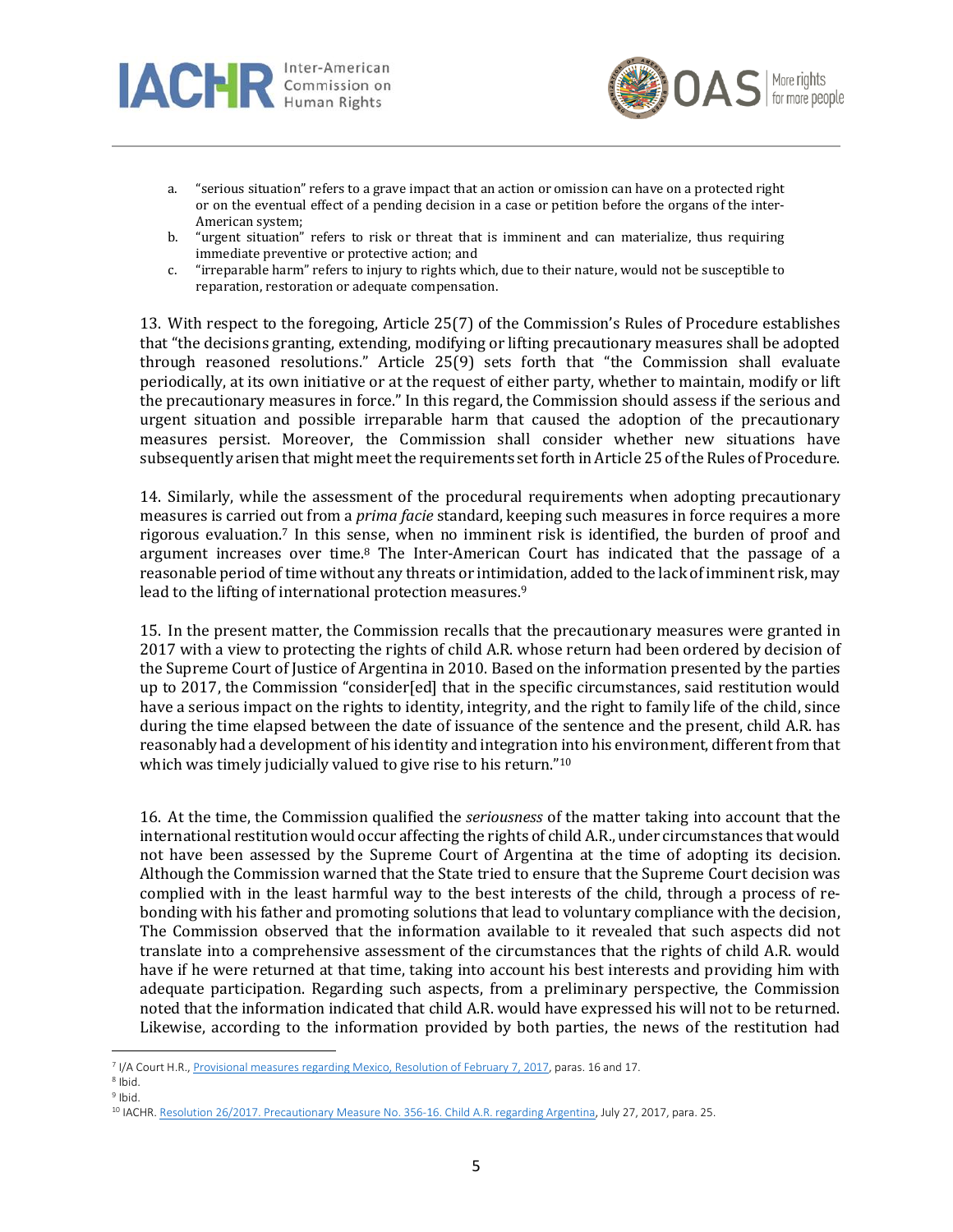



already had a deep psychological impact on child A.R., who presented severe depression and caused self-harm, finding himself hospitalized receiving medical treatment. In addition to this situation, the information provided indicated that the mother of child A.R. would presumably face obstacles in maintaining a relationship with AR if the return to the United States were to proceed. When analyzing the urgency requirement, the Commission assessed that the identified risk was materializing in the personal integrity of child A.R. due to the emotional impact and the circumstances that led to his internment. Likewise, it was assessed that although the internment of child A.R. had caused the return decision not to materialize, the execution of the international return was in force, and could be executed at any time.

17. After the granting in 2017, the Commission observes that the State adopted the following measures:

- (i) The preparation of a report on the diagnosis, prognosis and current treatment of child A.R. carried out by the Santa Rosa Clinic where the beneficiary was hospitalized. Thus, it was reported that child A.R. suffers from an unspecified psychotic disorder and an adjustment disorder with mixed alteration of emotions and behavior, receiving psychopharmacological treatment, as well as individual and family psychological treatment. The report highlights that the conditions for the safe return of A.R. are not met, and that everything related to the restitution situation provokes and sharpens ideas of death and auto and hetero aggressiveness representing a serious risk to the child's psychophysical health, who presents a picture of extreme fragility (see *supra* para. 6);
- (ii) Judicial decisions that suspend the return until the circumstances change: Resolution of August 11, 2017 in which both parties agreed that in order to carry out the return of child A.R., his family, individual, mental and emotional stability must be achieved; and in this sense, the magistrate highlights the de facto suspension of the restitution measure until the circumstances change (see *supra* para 5) and the judgment of September 28, 2017 that orders that the restitution issued by the Supreme Court, as well as all the resolutions issued as a consequence, may not be executed until the mental well-being and rehabilitation of the child is ensured (see *supra* para 7);
- (iii) Interviews to know the opinion of child A.R. in attention to the legal situation in which he finds himself and considering his health situation (see *supra* para 8); and
- (iv) Psychological treatment in favor of child A.R.; psychiatric treatment with a fortnightly frequency and psychological treatment with a weekly frequency (see *supra* para 8).

18. When analyzing the current situation of child A.R., the Commission recalls that the precautionary measures of 2017 were intended to suspend the execution of the return order until there is a determination of the rights of the child, taking into account a technical evaluation carried out by a multidisciplinary team. In this sense, the Commission notes that the internal authorities of Argentina carried out the corresponding medical evaluations, and the national judicial authorities issued decisions that suspend the execution of the return order until the psychological well-being and rehabilitation of child A.R. are ensured. Regarding his health situation, the Commission understands that child A.R. has been receiving the corresponding specialized medical attention. Considering that none of the measures implemented by the State has been questioned by the representation, the Commission also understands that it is not in dispute that they were actually carried out by the State.

19. Having carried out the corresponding medical evaluations and having issued internal judicial decisions that determine the suspension of the return order, conditioning it on the well-being of child A.R., the Commission notes that the factual circumstances that motivated the granting of the precautionary measures in 2017 have changed significantly. When analyzing the last report of the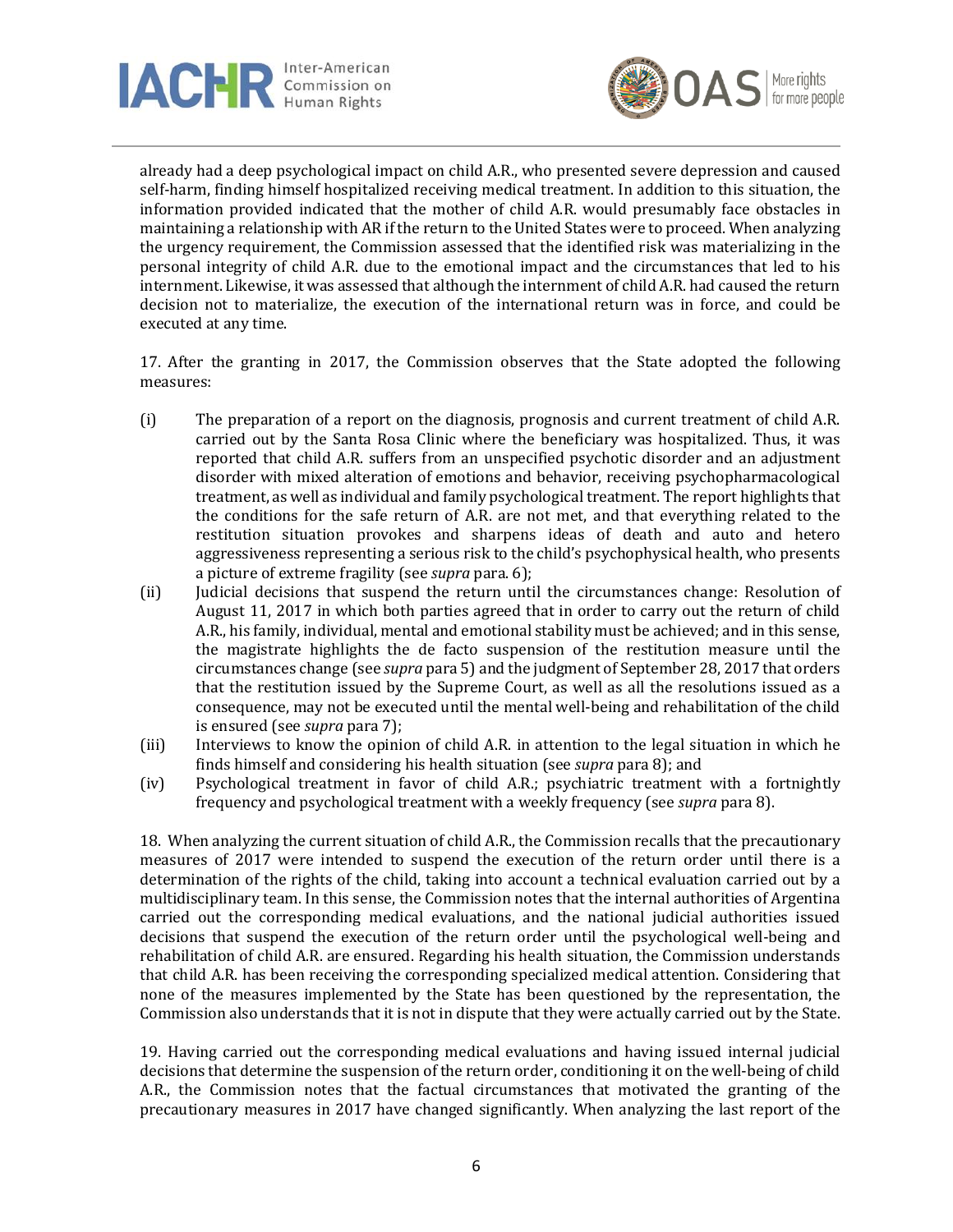



representation of 2021, the Commission does not notice elements that allow identifying a risk situation in the terms of article 25 of its Rules of Procedure. On the contrary, the Commission observes that child A.R. would continue to receive therapeutic and psychiatric treatment for his health conditions and based on the corresponding medical prescriptions (see *supra* para 10). The foregoing assessment is relevant since the Commission also identifies that the representation has not questioned any of the medical treatments (therapeutic, psychiatric, or otherwise) received by child A.R.

20. In the matter at hand, the Commission understands that there are internal judicial decisions with a vocation for permanence in time, which have also assessed the corresponding health reports, and have established that the order for the return of the child be suspended and conditional on his wellbeing. In this sense, the Commission understands that there are currently protection measures in favor of the rights of child A.R., who has been monitored internally and receiving the corresponding medical care. The precautionary measures, not having a vocation to remain over time, and characterized by their temporary nature based on regulatory requirements, should be lifted. For the Commission, this clarification is relevant, since the Inter-American Court has indicated that if it is proven that the State in question has developed protection mechanisms or actions for the beneficiaries of international protection measures, it could decide to lift such measures, discharging the obligation of protection on its primary responsible party, i.e., the State.<sup>11</sup> As the Court has indicated, "[i]f the provisional measures are lifted [...], it will be up to the State, in accordance with its duty to guarantee human rights and its duty to adopt provisions of domestic law, pursuant to Articles 1 and 2 of the American Convention, to maintain the measures of protection it has adopted and which the Court considered pertinent, and to adopt all those that may subsequently be necessary, for as long as the circumstances so warrant." 12

21. In short, the Commission notes that the information presented and analyzed in its entirety does not allow a situation of imminent risk to be concluded that meets the requirements of Article 25 of the Rules of Procedure. In this sense and considering the analysis previously carried out, the Commission understands that the factual circumstances that motivated the granting of these precautionary measures have changed significantly due to the measures taken in favor of the beneficiary. Thus, the Commission does not have information that allows it to verify compliance with the requirements of article 25 of the Rules of Procedure at present. In view of the above, and taking into account the exceptional and temporary nature of precautionary measures, $13$  the Commission deems it appropriate to lift these measures.

22. In line with what was indicated by the Inter-American Court in various matters,<sup>14</sup> a decision to lift does not imply considering that the State is relieved of its general obligations of protection, contained in Article 1(1) of the Convention. In the same way, also based on the assessment of the Inter-American Court, the lifting of the precautionary measures, or the declaration of non-compliance with them, does not imply an eventual decision on the merits of the controversy if the case were to be brought before

<sup>&</sup>lt;sup>11</sup> I/A Court H.R. Matter of Communities of Jiguamiandó and Curvaradó regarding Colombia. Provisional Measures. Order of the Inter-American Court of Human Rights of May 22, 2013, para. 54.

<sup>12</sup> Ibidem

<sup>13</sup> I/A Court H.R., Matter of Adrián Meléndez Quijano *et al*. Provisional Measures regarding El Salvador. Order of the Court of August 21, 2013, para. 22, and Matter of Galdámez Álvarez *et al*. Provisional Measures regarding Honduras. Order of the Inter-American Court of Human Rights of November 23, 2016, para. 24

<sup>&</sup>lt;sup>14</sup> See: I/A Court H.R. Case of Velásquez Rodríguez. Provisional Measures regarding Honduras. Order of the Inter-American Court of Human Rights of January 15, 1988, Considerandum 3, and Matter of Giraldo Cardona *et al*. Provisional measures regarding Colombia. Order of the Inter-American Court of Human Rights of January 28, 2015, Considerandum 40.